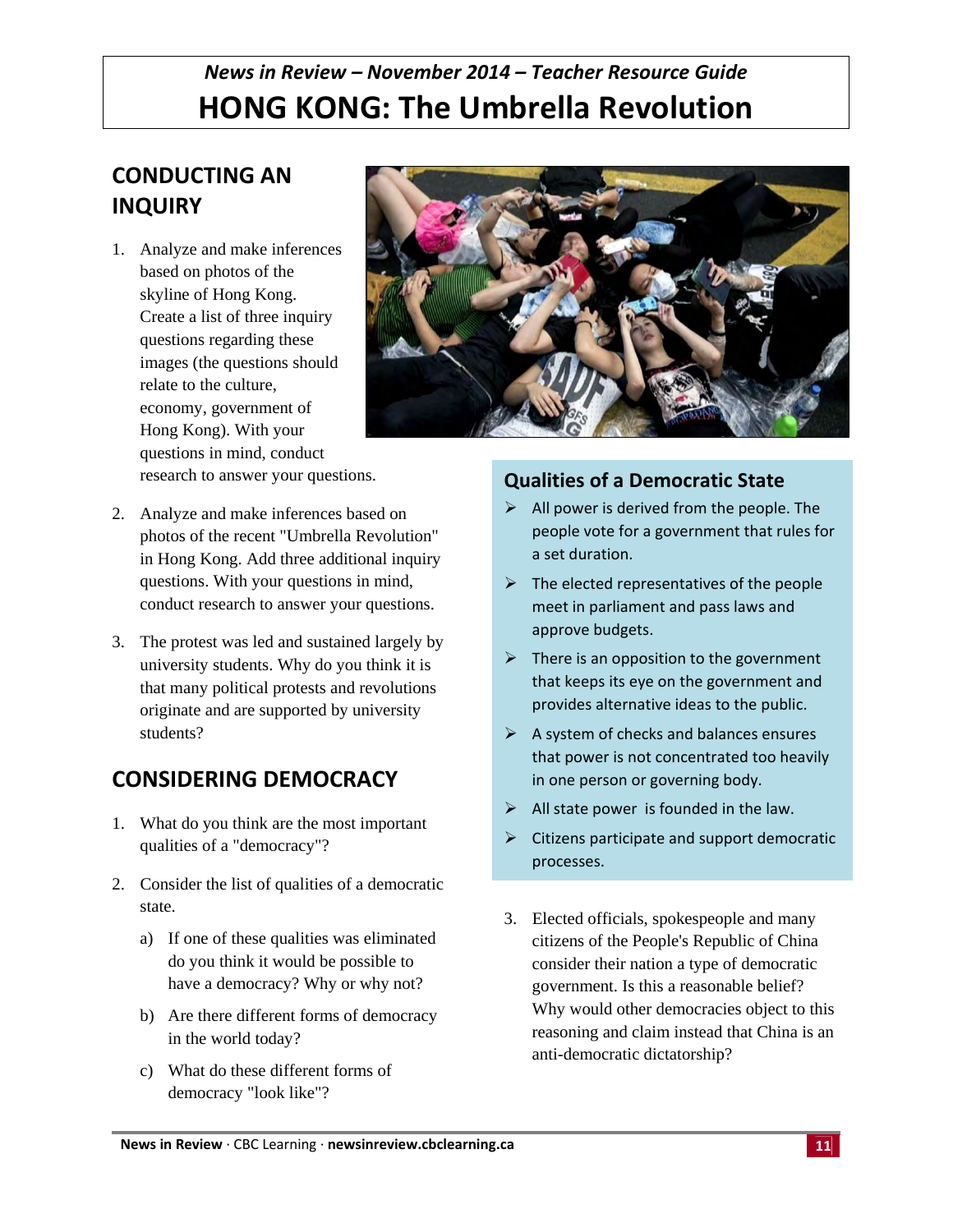4. What benefits would universal suffrage bring to China (culturally, politically, economically)? What challenges and obstacles would universal suffrage bring to China? Why do you think of the claim that China would not be "suitable" as a full democracy?

### **QUOTES ABOUT DEMOCRACY**

- 1. To what extent to you agree or disagree with each quote?
- 2. Research the biography of one of the originators of a selected quote. How might that person's beliefs and attitudes be reflected in her/his life experience?
- 3. What difference does living in a democracy make in your life?
- 4. Why do you think people in some parts of the world are fighting for "more democracy"?
- 5. Why do you think people in some parts of the world are uninvolved and apathetic towards democracy?

**"**Democracy is the worst form of government, apart from all the others. l the others. **//**<br>– Winston Churchill

**11** Democracy is not a spectator sport. **77**<br>Marian Wright Ede – Marian Wright Edelman

**11** Man's capacity for justice makes democracy possible, but man's inclination to **Injustice makes democracy necessary.**<br>Reinhold Nieb – – Reinhold Niebuhr

**//** Democracy cannot be forced upon a society, neither is it a gift that can be held forever. It has to be struggled hard for and defended everyday anew.**"** – Heinz Galinski

I We who are members of the Communist<br>Party repudiate the exclusive identification of democracy with capitalism. We declare that democracy can be widened, take on new aspects, become truly a rule of the people, only when it is extended to the economic life of the people.  $\blacksquare$ ople. *¶*<br>− Elizabeth Gurley Flynn

**"**The well‐being of democracies regardless of their type and status is dependent on one small technical detail: The right to vote. **Everything else is secondary. //**<br>Dose O

– Jose Ortega y Gasset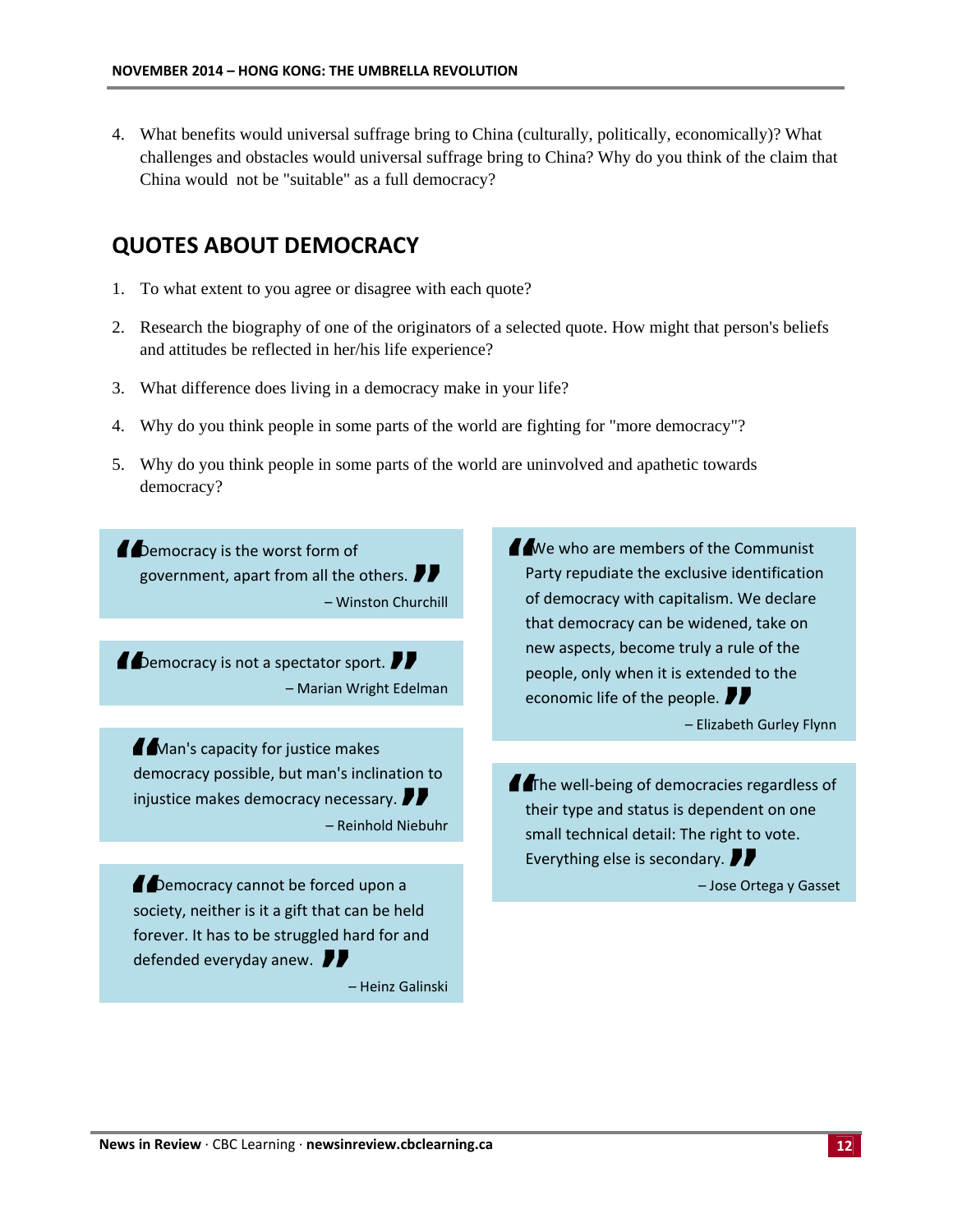# **CHINA AND HONG KONG: One Country, Two Systems**

Hong Kong has a unique relationship within the nation of China. This relationship is unique due to past colonial wars and resulting treaties that led to the two vastly different political systems in China and Hong Kong.

Hong Kong is considered a special administrative region of the People's Republic of China. On July 1, 1997, the People's Republic of China was handed sovereignty over Hong Kong, ending more than 150 years of rule by Great Britain. This period of foreign rule gave Hong Kong a distinct culture.

Hong Kong has a high degree of autonomy in all political matters except foreign affairs and defense. According to the Sino-British Joint Declaration of 1984 and Hong Kong Basic Law, Hong Kong gets to keep its political (i.e. democratic), economic (i.e. capitalist) and judicial systems and unique way of life (i.e. more personal freedoms) and continues to participate in international agreements and organizations under the name, Hong Kong, China.

Hong Kong residents have freedom of speech, of the press and publication, of association, assembly, communication, movement, conscience, religious belief, marriage, as well as the freedom to form and join trade unions and to strike. These are freedoms that are not fully enjoyed by the people of mainland China. The socialist system of economics and politics is not enforced on Hong Kong as it is practiced in mainland China. This agreement to allow for Hong Kong "uniqueness" remains in effect until 2047. The goal of universal suffrage for Hong Kong was deferred from the original agreement until 2017. So while Hong Kong has a type of democracy; it doesn't have universal suffrage, a basic tenet of democracy.

Hong Kong has its own mini parliament. Its representatives are either elected by direct election or by electoral college. Those resident in Hong Kong for more than seven years are eligible to vote in direct elections, however only one-third of the council is elected directly. The remaining two thirds are elected by a 20,000 strong functional constituency made up of businessman and professionals such as doctors, lawyers and engineers. These groups form into broad parties formed through mutual interests, almost always business related.

The chief executive is the head of the government and answers directly to Beijing, the capital of China. The chief executive is elected by 800 members drawn from the functional constituency. He/she is not directly elected, and Beijing tells many of the functional constituency parties who they should support. For this reason, Hong Kong is seen as a undemocratic democracy. The current chief executive is Leung Chun-ying who took office on July 1, 2012.

Universal suffrage is a political hot topic in Hong Kong. Many Hong Kongers are very concerned about a lack of democracy and are pressuring Beijing to introduce universal suffrage. 2017 is the next election date in Hong Kong.

Anger erupted in September 2014 when Beijing announced that it would not allow open nominations for the position of chief executive. The National People's Congress (China's parliament) wants to ensure that no candidate in Hong Kong's elections makes the ballot against China's will.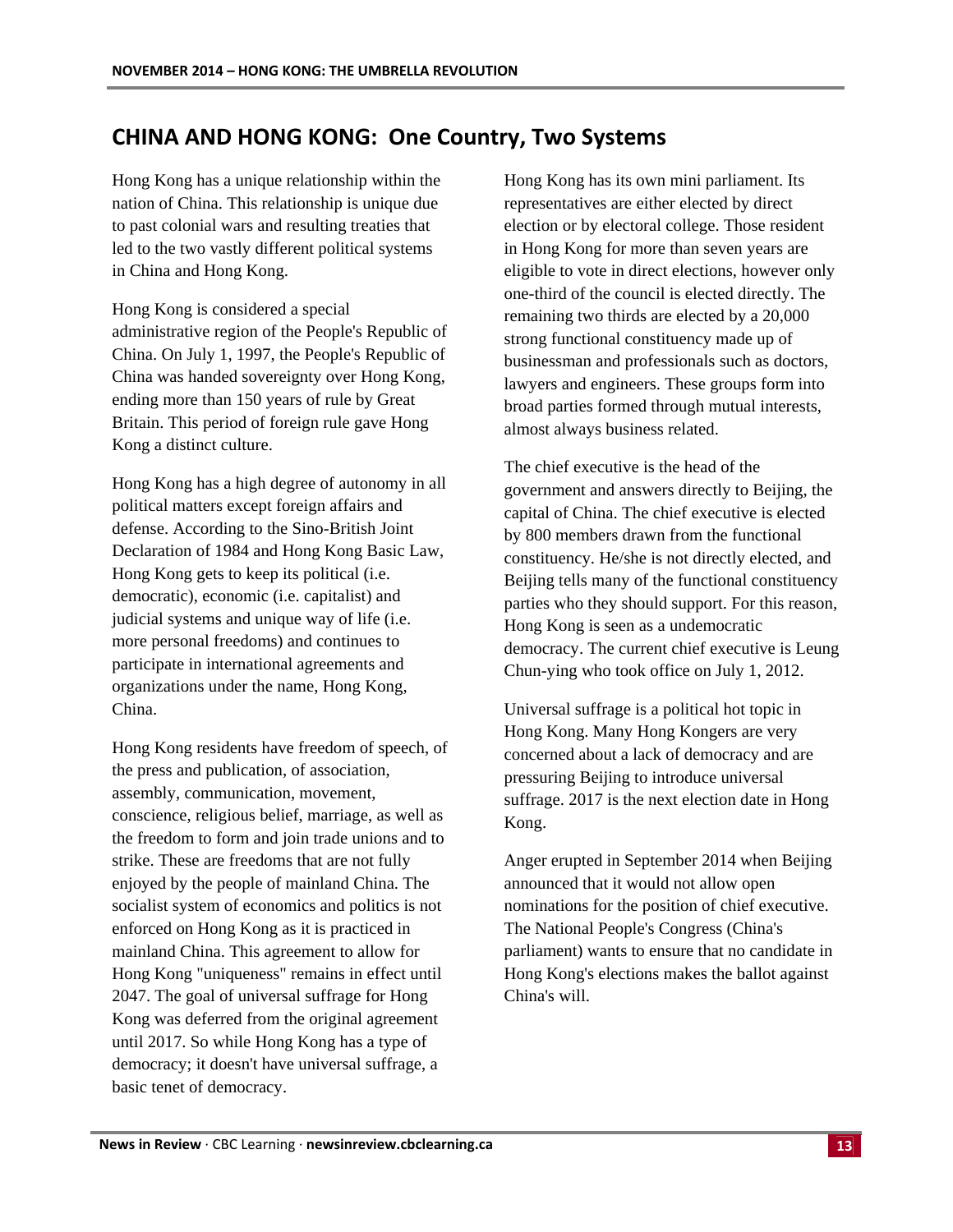#### **Did you know?**

In the 1990s, fearful of what might happen in 1997 when Hong Kong was scheduled to transition from British to Chinese rule, about 60 000 of Hong Kong's most successful professionals moved overseas (mainly to Canada and Australia). What effect do you think this migration had on Hong Kong? What effect did it have on Canada? Consider asking a community member who emigrated from Hong Kong to talk about life during that time period.

#### **Questions**

- 1. How does Hong Kong differ from China politically and economically?
- 2. What nation colonized Hong Kong?
- 3. What is universal suffrage and why is it critical to democracy?
- 4. How is the chief executive of Hong Kong elected?
- 5. Why did Hong Kongers expect more democracy in 2017? Why were they disappointed?

#### **Further Research**

- 1. Why do you think the Umbrella Revolution ended with little real political change?
- 2. Why do you think it is difficult for rulers in Beijing to ignore the demands of Hong Kong?
- 3. What was the response to the Umbrella Revolution in other democracies?
- 4. Research the reasons why Hong Kong was a colony of Britain.
- 5. Research the beliefs and lives of a political dissident in China.Video review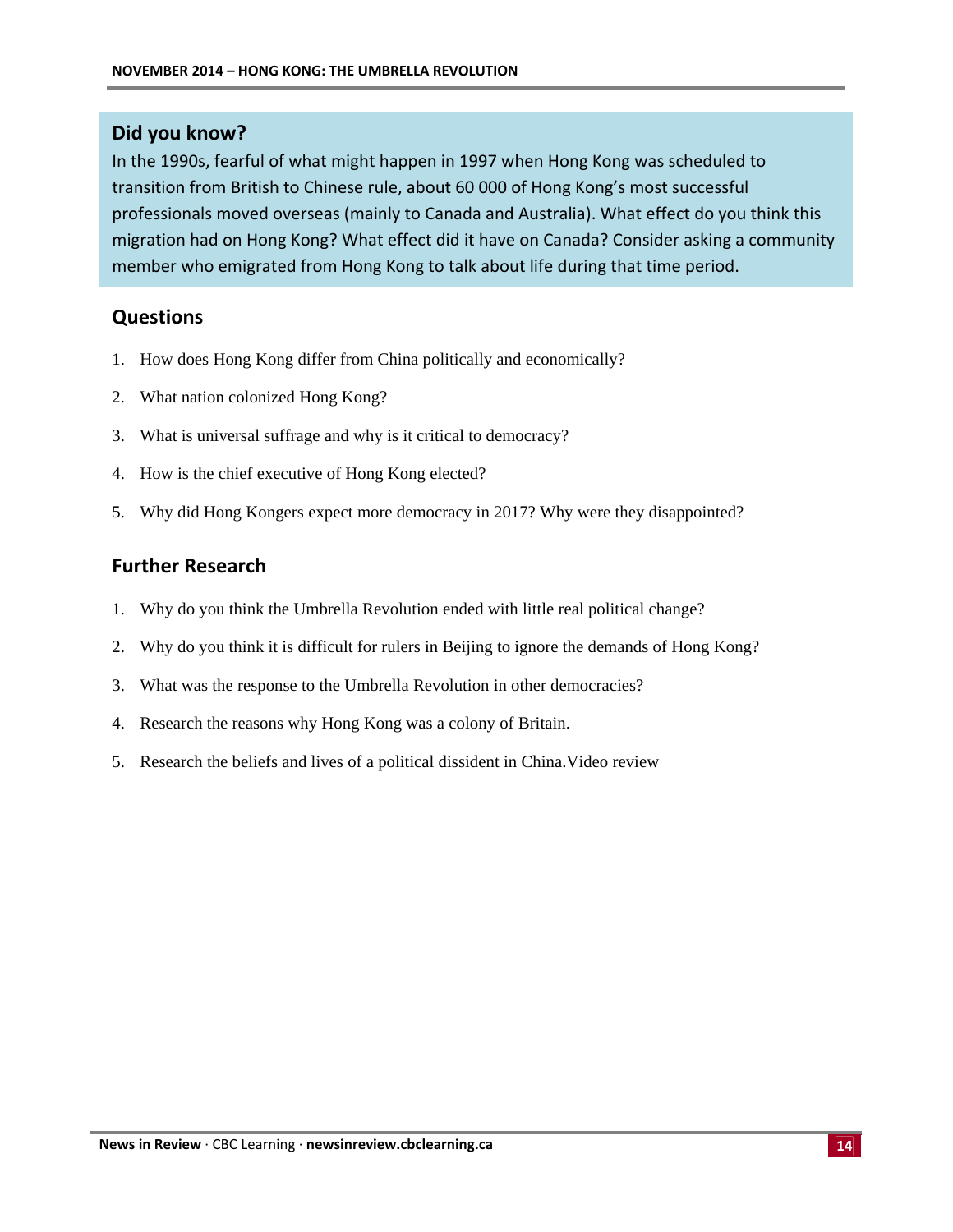# **VIDEO REVIEW**

#### **Pre‐viewing**

Record qualities (words and phrases) that you associate with the following terms:

| <b>Revolution</b> | <b>Protest/Demonstration</b> |
|-------------------|------------------------------|
|                   |                              |
|                   |                              |
|                   |                              |
|                   |                              |
|                   |                              |

#### **While viewing**

- 1. Hong Kong is a democratic region in the middle of a communist country.  $\Box$  TRUE  $\Box$  FALSE
- 2. Protests and demonstrations are frequent in China.  $\Box$  TRUE  $\Box$  FALSE
- 3. How many protestors engaged in the demonstrations? Circle one. a) Hundreds b) Tens of thousands c) One hundred thousand
- 4. Why does Hong Kong have more freedoms that the rest of China?
- 5. To which other protest was the Umbrella Revolution compared? Circle one.
	- a) The G20 riots b) Tiananmen Square c) The Arab Spring
- 6. Why did more protestors join the students?

7. What freedom in particular do the people in Hong Kong want to protect?